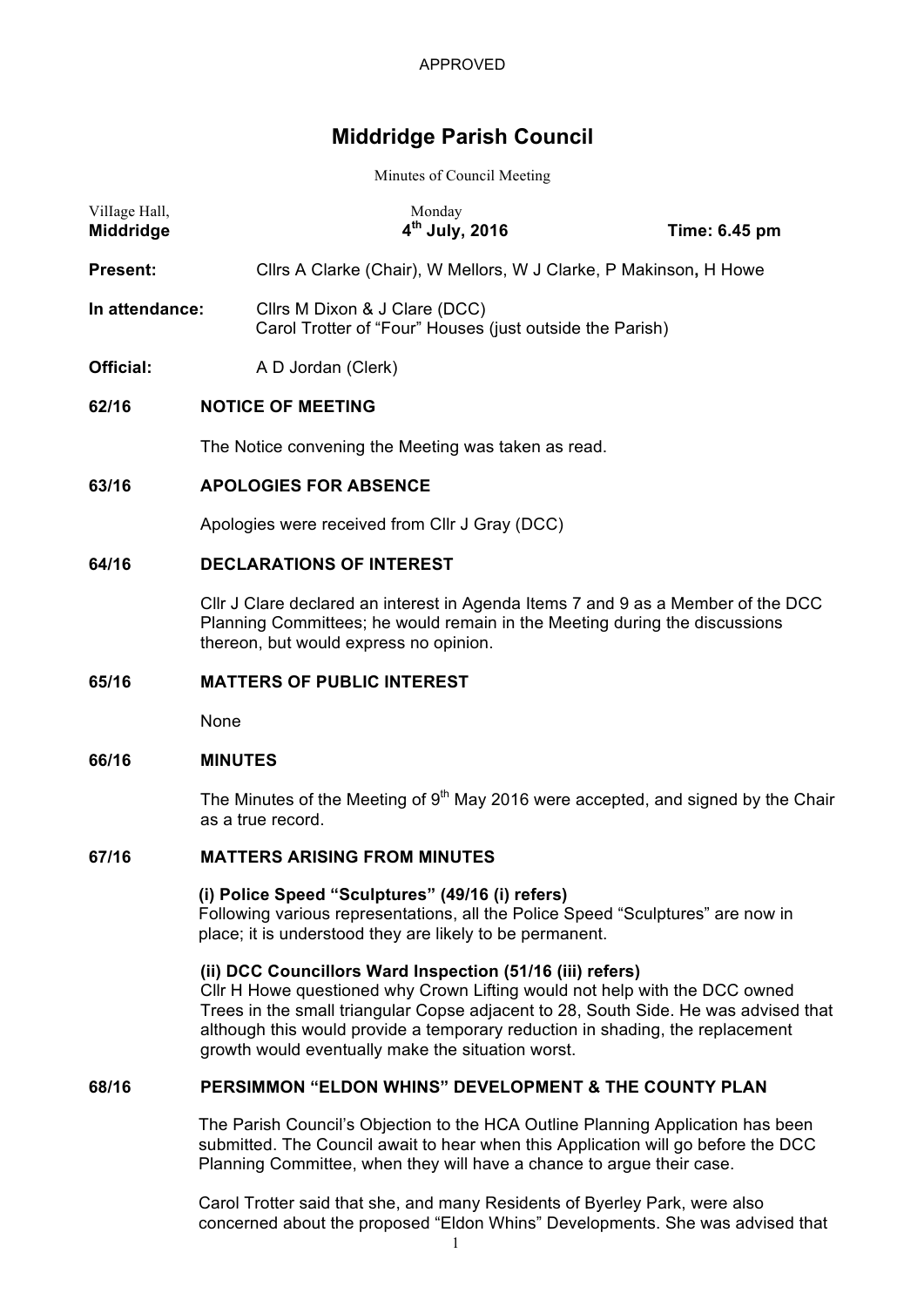#### APPROVED

they would also be allowed to argue their case, but owing to limited time, it would be better if they arranged for one or two people to speak on their behalf.

A Meeting was arranged so that Persimmon could present their new proposed Development to the west of the proposed HCA "Eldon Whins" Housing Development to the Parish Council. Contrary to their expressed intention, no Planning Application has yet been submitted.

The first stage of Consultation on the new Draft County Plan is now in progress, and Cllr W Mellors has circulated the Consultation Document to the Parish Council. This is concerned with Strategic matters and questions, and does not include details of possible Housing Development Areas such as "Eldon Whins".

Carol Trotter expressed an interest in this, and it was agreed that details of the Consultation Venues would be sent to her. *Action:* Clerk

## **69/16 GROUNDS MAINTENANCE & GENERAL REPAIRS**

#### **(i) Parish Paths Maintenance & Modifications**

The Parish Paths Partnership's (PPP) response to a query about the proposed Parish Path 7 (the Tramway) Improvements has been sent to all Councillors. Essentially no work is possible due to Budget limitations.

The 1<sup>st</sup> Cut has been completed, and an Application having been submitted, the PPP's payment has been received.

#### **(ii) DCC proposed Street Light Removal**

DCC's Yvonne Edward's response to a query regarding the status of the proposed DCC Street Light Removal Programme for the Parish has been sent to all Councillors. Essentially this is delayed, but is still planned for the future.

Cllr W Mellors again expressed his view that it would be better to let this matter lie, but Cllr J Clare said that the Programme will definitely go ahead, and the Parish Council would be foolish to ignore it. He also stated that the only chance of having the Proposals altered would be to provide new information not considered by the Consultants in their individual Street Light Assessments.

**RESOLVED** that Yvonne Edwards be contacted with a view to arranging a Meeting to discuss the rationale for these Proposals. *Action:* Clerk

Cllr A Clarke stated that she believed she had seen in one of the weekly Roadworks Reports that Street Light Replacement was planned in our area, and expressed her concern that some of the Street Lights which were due to be removed might be first replaced! Cllr J Clare said that Replacement work was indeed planned; it was agreed that the details should be investigated. *Action:* Clerk

#### **(iii) Dog Litter Bins**

No action to date. Cllr H Howe queried whether a new Bin could be located further up Parish Path 7 (the Tramway), so as to be well away from the existing Bin on the Play Area. However, concern was expressed regarding DCC's access to such a Bin location for emptying *Action:* Clerk

# **(iii) Roads & Pavements**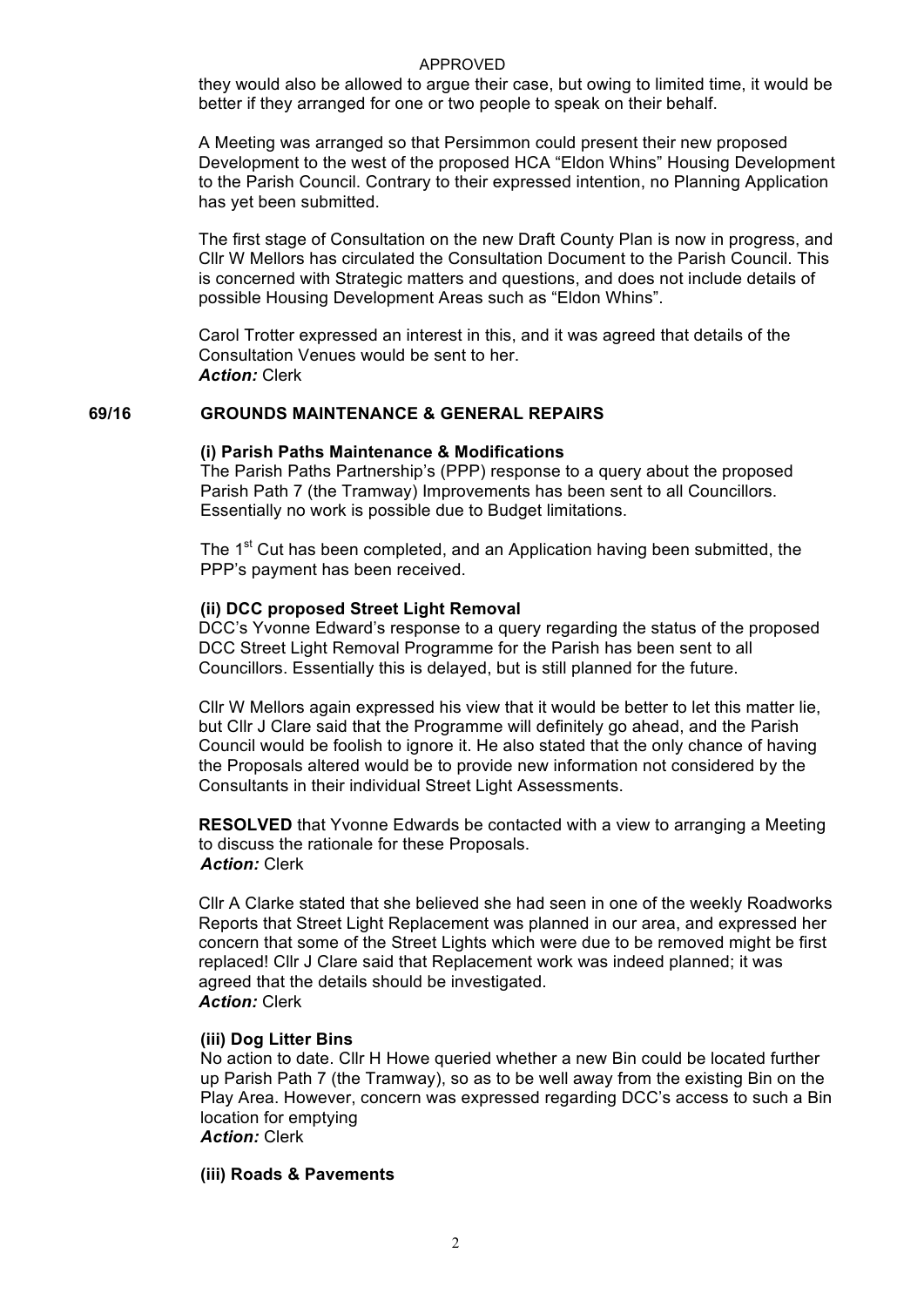#### APPROVED

The Council expressed their thanks to Cllr J Gray and our other County Councillors for DCC's excellent and speedy repairs to the South Side pavements. Cllr J Clare noted that the damaged Bollard adjacent to 59, South Side has also been replaced.

## **70/16 PLANNING APPLICATIONS**

Ian Hayman's Planning Application for a new Access Road to his Buildings off Walker's Lane was discussed. It was stated that following the death of George Hayman, his Property has been divided between his three sons. They have been advised by Solicitors that they should ensure that they have appropriate Right of Access to their new Property so as to avoid any future problems if any of the Land should be sold off; this explains Ian Hayman's Planning Application.

**RESOLVED** that the fact that the Parish Council has no Comment to make about this Planning Application should be recorded on the DCC Planning Website. *Action:* Clerk

## **71/16 CHILDREN'S' PLAY AREA**

The Clerk's Monthly Inspection report was approved.

No further progress on cleaning the Moss from the Senior Swings Base. It was agreed that owing to the approaching School Holidays, this work was now urgent. *Action:* Clerk

The planned Inspection to investigate the feasibility of providing Notice Board(s) in the Play Area is still to be undertaken. *Action:* Cllr A Clarke & Clerk

### **72/16 C35 NEWTON AYCLIFFE TO SHILDON ROAD-TRAFFIC CALMING**

Owing to the Parish Council's Objection, the Proposal to move the 40 mph Speed Limit on the C35 at the western edge of Shildon towards Middridge, so that Traffic Lights can be installed on the staggered Cross-Roads, has been referred to the DCC Highways Committee. This will allow the Parish Council to argue that the opportunity should be taken to extend the 40 mph Limit up to the 30 mph Limit at the western edge of the Village. The Council await to be notified of the date of this Hearing.

This, and other matters relating to Speeding were discussed with our new PCSO, Christine O'Brien, in the PACT Meeting which immediately preceded the Parish Council Meeting; she has agreed to investigate.

## **73/16 NEIGHBOURHOOD PLAN**

Cllr W Mellors reported on the Meeting held with DCC to discuss their comments on the latest version of the Draft Neighbourhood Plan, which was then discussed at a subsequent Working Group Meeting.

The Draft Neighbourhood Plan is to be further modified in line with the Yapton Neighbourhood Plan, including a number of agreed changes. *Action:* Cllr W Mellors

Suitable possible Consultants to assist in developing the Neighbourhood Plan are being investigated. Once such a Consultant has been agreed, an Application for Funding will be made. *Action:* Clerk

### **74/16 ACCOUNTS FOR PAYMENT**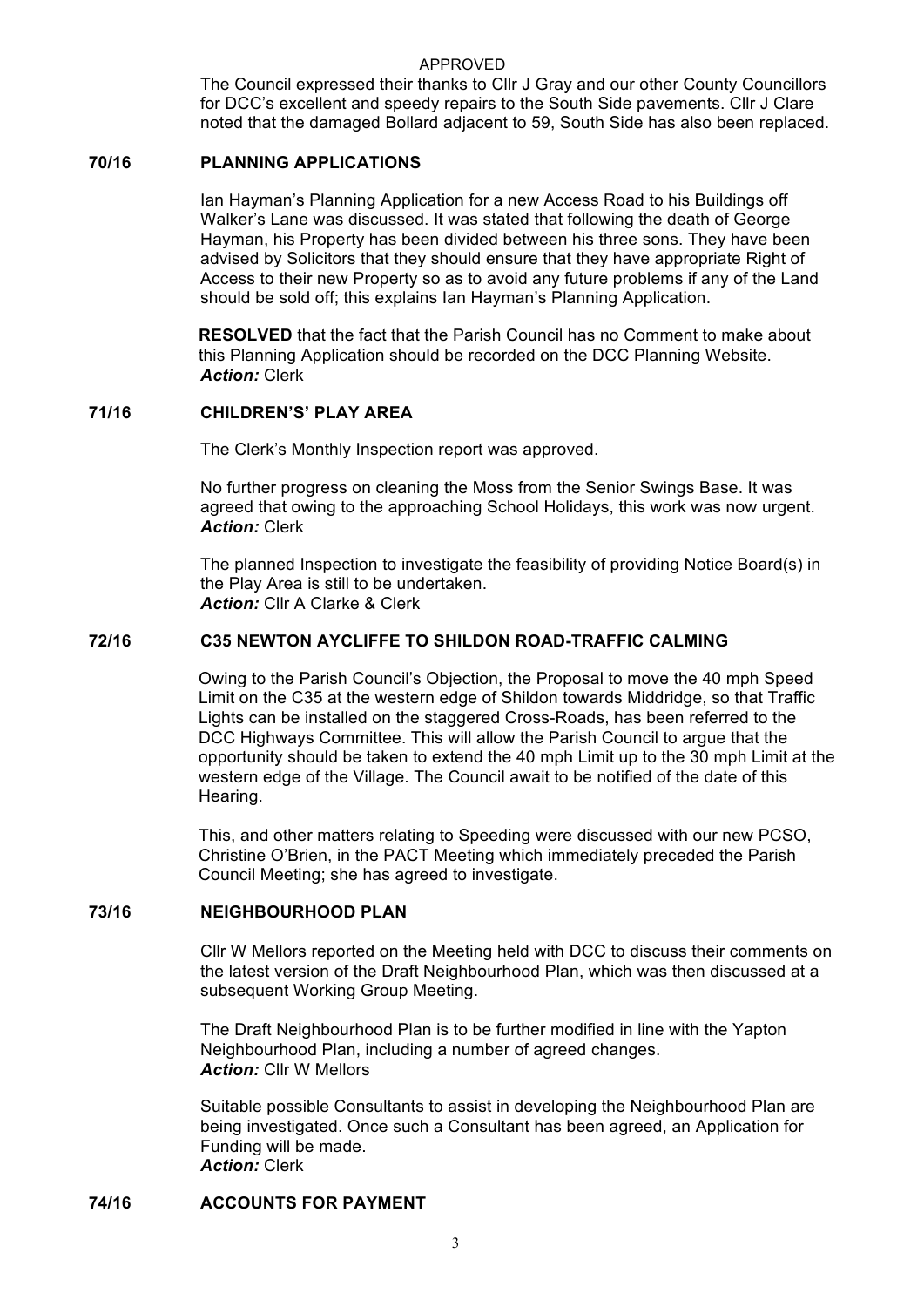## APPROVED

The Parish Council's approved 2015/16 Accounts and 2015/16 Annual Return Form have been sent to the External Auditor. The Statutory Notices regarding the Period for the Exercise of Public Rights to inspect these Accounts have been posted; this ends on  $11<sup>th</sup>$  August.

The Parish Council's annual Insurance Policy has been renewed.

Councillors considered a Schedule of Accounts for Payment.

### **RESOLVED** that the following Accounts be approved for payment:-

| Payee                      | <b>Purpose</b>                    | <b>Sum</b> |
|----------------------------|-----------------------------------|------------|
| <b>CDALC</b>               | Subscription                      | £59.33     |
| Hayfields Contracting Ltd. | Parish paths 1 <sup>st</sup> Cut  | £504.00    |
| Alan Jordan                | <b>Clerk's Salary</b>             | £217.70    |
| <b>HMRC</b>                | Clerk's Income Tax                | £144.80    |
| <b>NAC</b>                 | Subscription                      | £78.00     |
| Anne Clarke                | Queen's Birthday Expenses         | £162.00    |
| Anne Clarke *              | <b>Village Green Tub Payments</b> | £80.00     |
|                            | <b>TOTAL</b>                      | £1245.83   |

\* See **78/16 (i)** below

# **75/16 GAMP & CDALC**

The annual Meeting of the Local Councils Committee of Great Aycliffe and Middridge has taken place.

# **76/16 GENERAL CORRESPONDENCE**

None.

# **77/16 OTHER MATTERS**

# **(i) Queen's Garden Party & Birthday Celebrations**

Cllrs J & A Clarke attended the Queen's Garden Party, which they much enjoyed. An Article on their experiences was published in the recent CDALC Magazine. It was agreed that something similar should be added to the Village Website. *Action:* Cllr P Makinson

# **78/16 ADDITIONAL ITEMS**

### **(i) Village Green Tubs**

The annual Payment of £10 to those Villagers who maintain the 7 Tubs on the Village Green, and the War Memorial, was discussed.

**RESOLVED** that a payment of £80 should be made to Anne Clarke, who will distribute the individual payments. *Action:* Clerk

**Note** – Cllrs P Makinson and H Howe Declared an Interest in this matter, as they are both responsible for a Tub. They took part in the discussion, but did note vote.

## **(ii) Livin Grass Maintenance**

Following initial problems, Livin are now regularly cutting the Grass Areas around "the Meadows" which they own. They are also responsible for the Flowerbed adjacent to 8, North Side, but this is not being maintained, because the Contractors they have appointed are only responsible for Grass Cutting.

**RESOLVED** that Livin should be contacted and asked about their intentions with regard to this Flowerbed i.e. to maintain it, or grass it over.